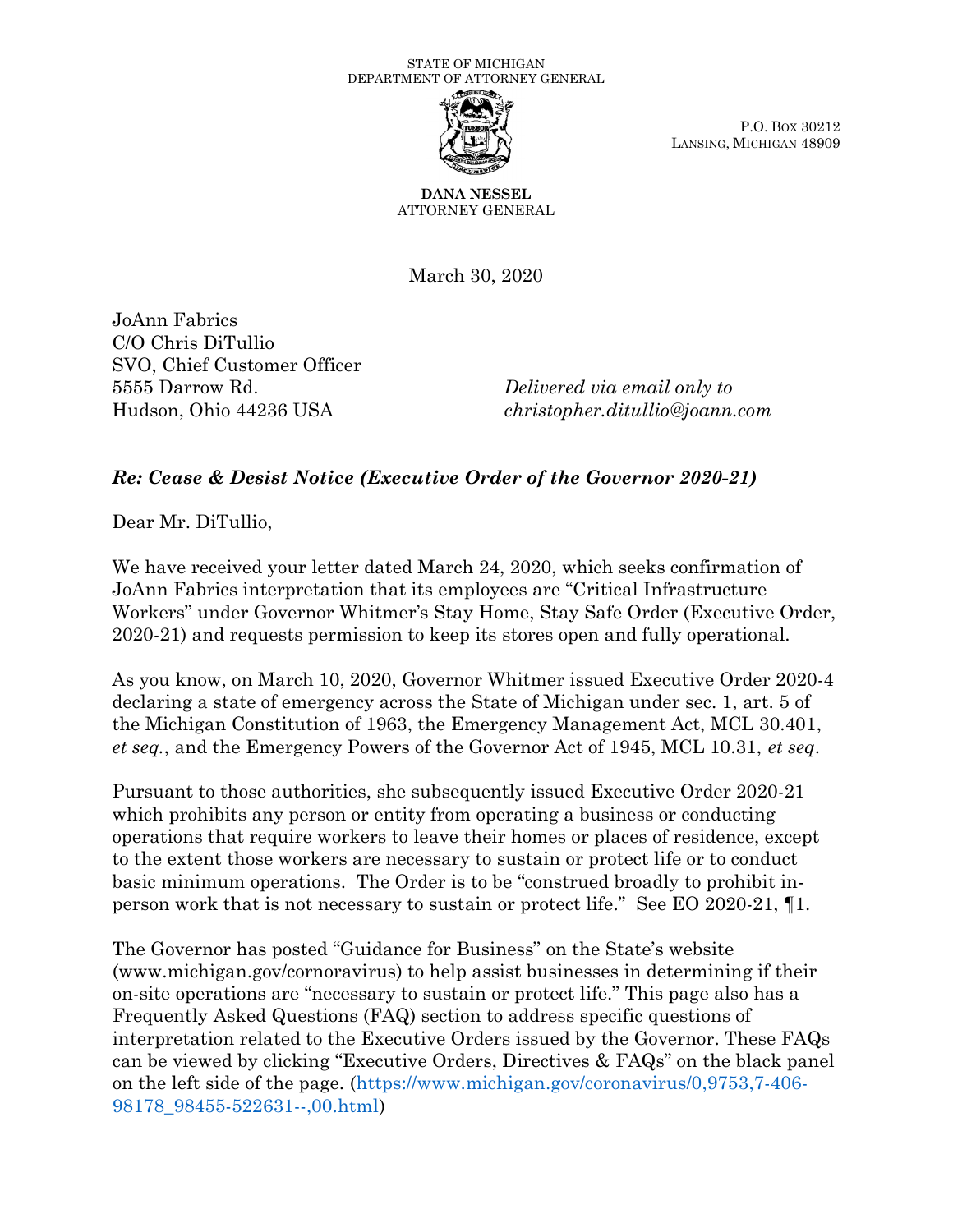Page 2 March 30, 2020

 The Governor has posted the following guidance relevant to JoAnn Fabrics' current on-site business operations on the FAQ website.

## Q: May craft/hobby stores continue to remain open to the public?

 A: No. The Executive Order specifically contemplates that people may leave their homes to obtain services or supplies necessary to maintain the safety, sanitation, and basic operation of their residences, and encourages obtaining such services or supplies via delivery to the maximum extent possible. The provision of items used for crafts or hobbies are not considered necessary to maintain the safety, sanitation, and basic operation of residences under the order.

 Your letter dated March 24, 2020, indicates that JoAnn Fabrics remains open to the public based on the company's belief that its on-site operations are necessary to sustain and protect lives because "hundreds of hospitals and thousands of generous volunteers are turning to JoAnn" for raw materials like custom cut fabric, marine vinyl, crafting foam, and other goods that are finished into face masks, face shields and hospital scrubs and gowns.

 We appreciate the contributions that you have devoted to addressing the current crisis. Nevertheless, while certain products from your store may be used to craft personal protective equipment, the Governor's Order carefully balances the danger to the public and to workers when on-site operations continue versus the need for those on-site operations to sustain and protect life. As your letter points out, JoAnn Fabrics can supply these important materials through other means like online sales or by shipping from its stores or distribution centers.<sup>1</sup> In light of these options, maintaining store fronts open to the public is both unnecessary and violative of Executive Order 2020-21.

<sup>&</sup>lt;sup>1</sup> Your letter generally mentions Section 9(b)(1) in support of your store openings but you do not indicate which business or operation has designated JoAnn Fabrics as a supplier under that section. These types of designations are not self- made. Moreover, under Section 9(b)(2), these types of suppliers are only able to designate critical infrastructure workers to the extent necessary to support the work of the original businesses' operations. Thus, such a designation would not provide JoAnn Fabrics with a blanket exemption to allow its stores to be open to the general public.